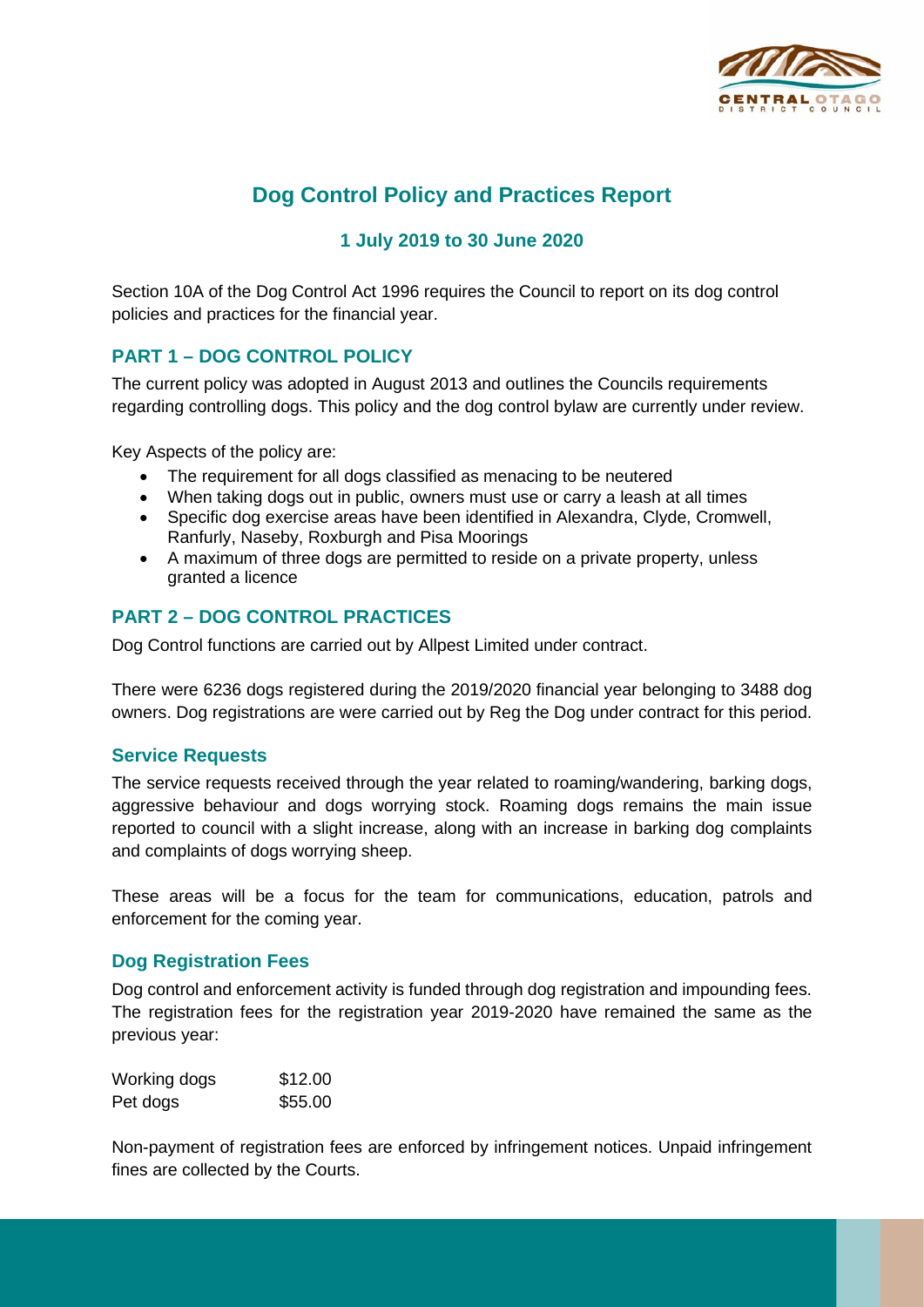

Council had 357 deceased dogs reported in the Central Otago District over this period.

#### **Microchipping**

All dogs registered for the first time on or after 1 July 2006 and all dogs classified as dangerous or menacing since 1 December 2003 are required to be micro-chipped.

Council has been working with dog owners throughout the year to micro-chip dogs as required by legislation.

- 3428 dogs are microchipped
- 2808 dogs are not microchipped

503 of the dogs not microchipped are required, with the remainder currently registered as working dogs and are exempt from microchipping. This is an area of focus for 2020 – 2021 as some dogs appear to have been registered as working dogs incorrectly previously by the owners, as they do not appear to meet the statutory definition of a working dog.

#### **Disqualified and Probationary Owners**

There was one disqualified owner issued during this period. However, this is currently subject to an appeal to the district court.

There are no probationary owners in the Central Otago District.

#### **Menacing and Dangerous Dogs**

There are no dogs classified as dangerous for the 2019-2020 registration period.

There are two dogs classified as menacing under Section 33A (type or breed) and seven dogs classified as menacing under 33C (actions) of the Dog Control Act in 2019/2020.

# **PART 3 – STATISTICAL INFORMATION**

This section describes the number and type of complaints received and the manner in which Council has responded to address the complaints and general issued regarding dogs over the last year.

Dog Control is a high area of focus within the Central Otago District Council and strives to undertake the following key factors:

- a. To have all dogs that live in the district registered
- b. Ensure all dogs are kept under control at all times
- c. Ongoing education of dog owners regarding their responsibilities and obligations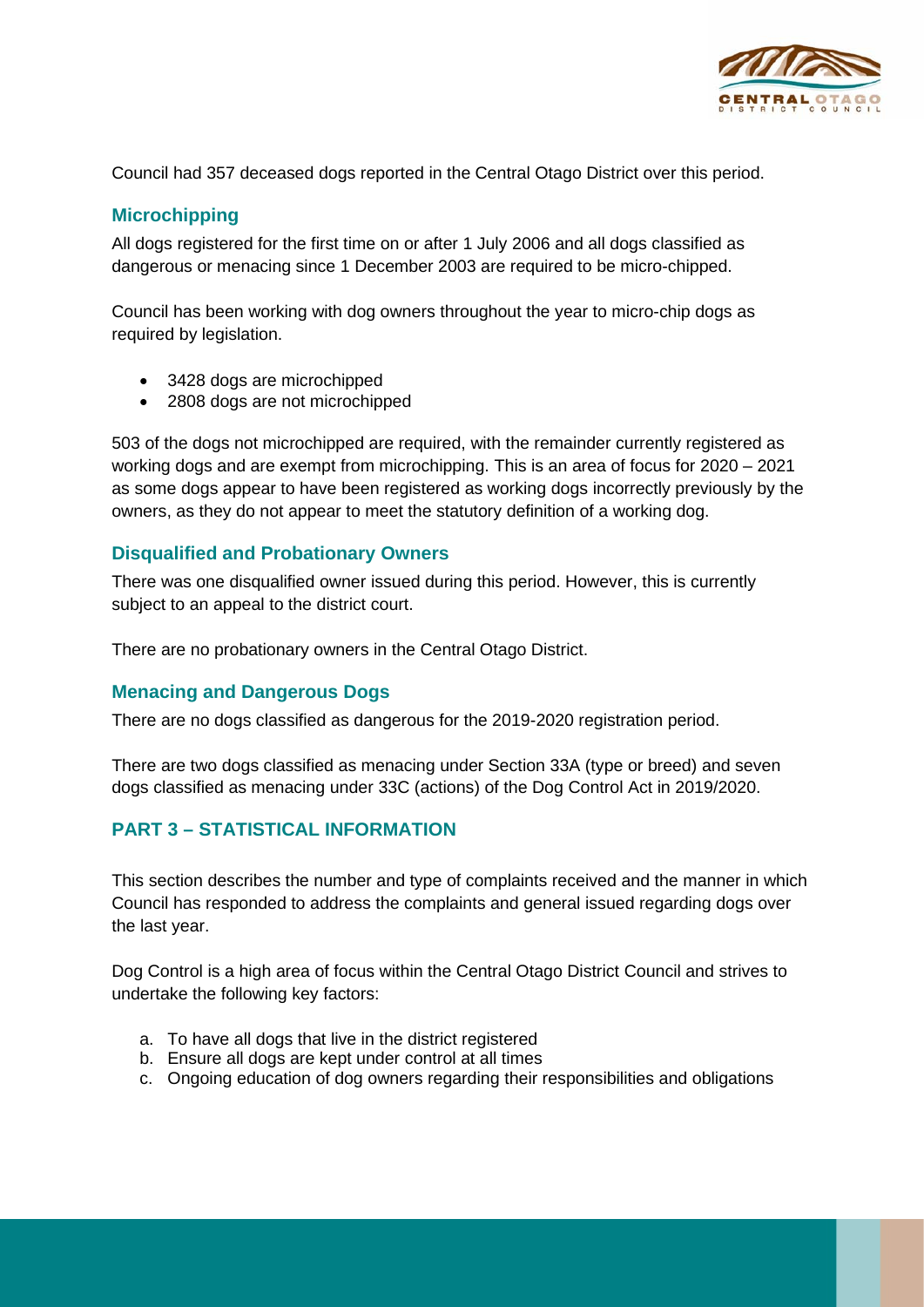

| <b>Category of Complaint</b>            | $2019 - 2020$ | $2018 - 2019$  |  |  |
|-----------------------------------------|---------------|----------------|--|--|
| <b>Public Safety related complaints</b> |               |                |  |  |
| Dog attack on people - minor            | 5             | 6              |  |  |
| Dog attack on people - serious          | 5             | 4              |  |  |
| Dog attack on animal - minor            | 8             | 5              |  |  |
| Dog attack on animal - serious          | 5             | $\overline{2}$ |  |  |
| Dog attack on stock (worrying)          | 10            |                |  |  |
| Dog rushing                             | 29            | 20             |  |  |
| Wandering/roaming dogs                  | 197           | 188            |  |  |
| General concern                         | 3             | 12             |  |  |
| <b>Non-safety Concerns</b>              |               |                |  |  |
| <b>Barking</b>                          | 60            | 49             |  |  |
| Fouling                                 | 4             | 6              |  |  |

#### **Attacks**

When an attack occurs on a person or animal, the incident can be extremely distressing to all parties involved.

There has been an increased number of dog attacks over the last year, particularly around holiday season when there are a large number of visitors to the province. Dog control officers are continuing to education and enforce as required.

#### **Wandering and Roaming Dogs**

The number of roaming dogs remains the largest issue for dog control officers. Roaming dogs can frighten, intimidate and annoy the community in addition to potentially attacking people and other dogs.

Additional patrols were undertaken through the year and communications of responsible dog ownership through the year.

#### **Barking Dogs**

There was a slight increase to number of complaints relating to barking dogs received during the 2019-2020 registration period. This is likely to be related to the COVID-19 lockdown, with an increase in people being at home hearing dogs more, which the dog control officers would educate dog owners about. Our largest number of barking dog complaints were received during lockdown.

The Council has a bark-box to use for properties with multiple complaints, in addition to bark collars, which are also available for owners to use at no cost.